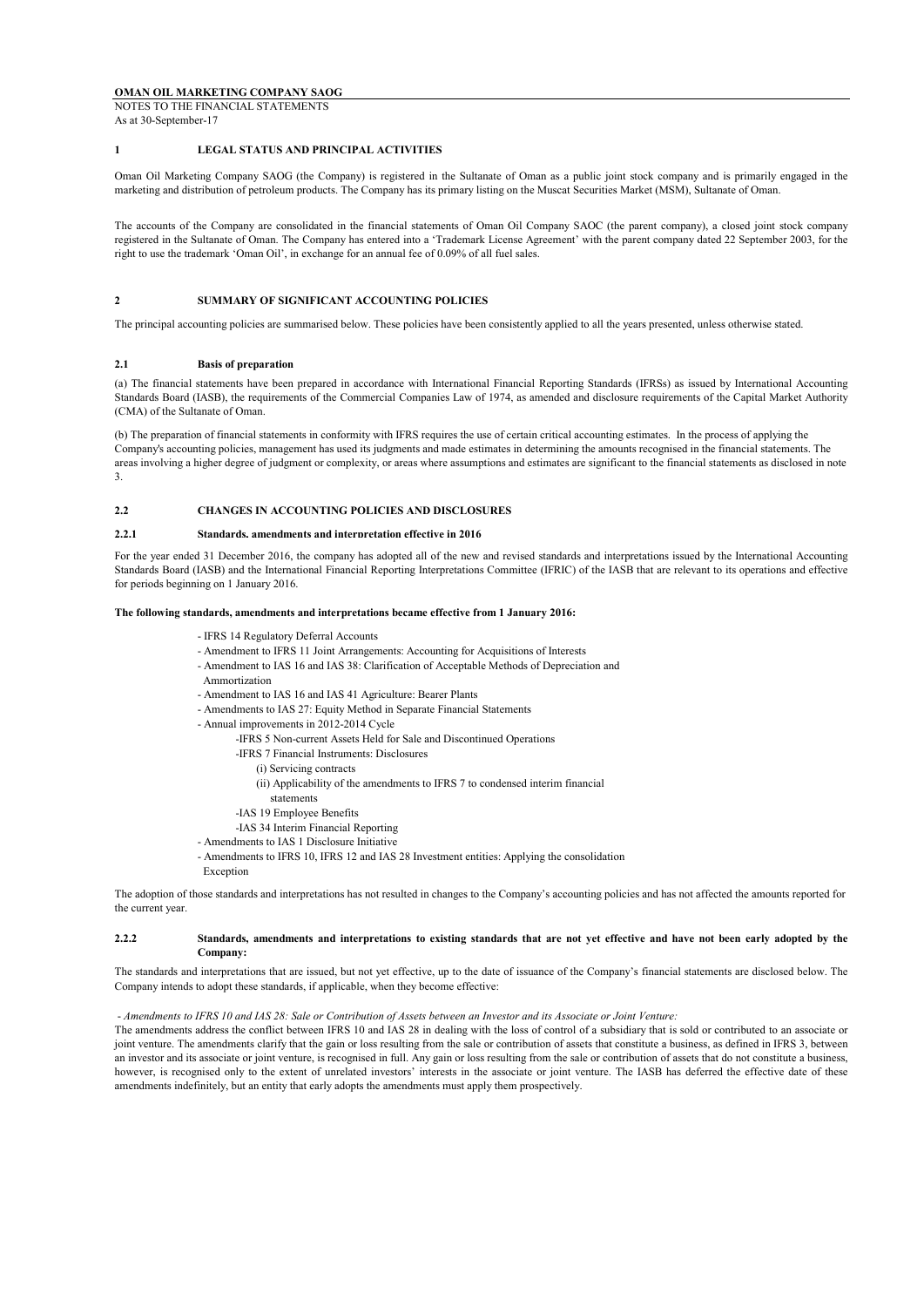#### 2.2 CHANGES IN ACCOUNTING POLICIES AND DISCLOSURES (CONTINUED)

#### **2.2.2** Standards, amendments and interpretations to existing standards that are not yet effective and have not been early adopted by the **Company (continued):**

#### - IAS 7 Disclosure Initiative – Amendments to IAS 7

The amendments to IAS 7 Statement of Cash Flows are part of the IASB's Disclosure Initiative and require an entity to provide disclosures that enable users of financial statements to evaluate changes in liabilities arising from financing activities, including both changes arising from cash flows and non-cash changes. On initial application of the amendment, entities are not required to provide comparative information for preceding periods. These amendments are effective for annual periods beginning on or after 1 January 2017, with early application permitted. Application of amendments will result in additional disclosure provided by the Company.

#### *- IAS 12 Recognition of Deferred Tax Assets for Unrealised Losses – Amendments to IAS 12:*

The amendments clarify that an entity needs to consider whether tax law restricts the sources of taxable profits against which it may make deductions on the reversal of that deductible temporary difference. Furthermore, the amendments provide guidance on how an entity should determine future taxable profits and explain the circumstances in which taxable profit may include the recovery of some assets for more than their carrying amount.

Entities are required to apply the amendments retrospectively. However, on initial application of the amendments, the change in the opening equity of the earliest comparative period may be recognised in opening retained earnings (or in another component of equity, as appropriate), without allocating the change between opening retained earnings and other components of equity. Entities applying this relief must disclose that fact.

These amendments are effective for annual periods beginning on or permitted. If an entity applies the amendments for an earlier period, amendments are not expected to have any impact on the Company.

These amendments are effective for annual periods beginning on or permitted. If an entity applies the amendments for an earlier periods, amendments are not expected to have any impact on the Company.

#### *- IFRS 2 Classification and Measurement of Share-based Payment Transactions — Amendments to IFRS 2:*

The IASB issued amendments to IFRS 2 Share-based Payment that address three main areas: the effects of vesting conditions on the measurement of a cash-settled share-based payment transaction; the classification of a share-based payment transaction with net settlement features for withholding tax obligations; and accounting where a modification to the terms and conditions of a share-based payment transaction changes its classification from cash settled to equity settled.

On adoption, entities are required to apply the amendments without restating prior periods, but retrospective application is permitted if elected for all three amendments and other criteria are met. The amendments are effective for annual periods beginning on or after 1 January 2018, with early application permitted.

## *-IFRS 16 Leases:*

IFRS 16 was issued in January 2016 and it replaces IAS 17 Leases, IFRIC 4 Determining whether an Arrangement contains a Lease, SIC-15 Operating Leases-Incentives and SIC-27 Evaluating the Substance of Transactions Involving the Legal Form of a Lease. IFRS 16 sets out the principles for the recognition, measurement, presentation and disclosure of leases and requires lessees to account for all leases under a single on-balance sheet model similar to the accounting for finance leases under IAS 17. The standard includes two recognition exemptions for lessees – leases of 'low-value' assets (e.g., personal computers) and shortterm leases (i.e., leases with a lease term of 12 months or less). At the commencement date of a lease, a lessee will recognise a liability to make lease payments (i.e., the lease liability) and an asset representing the right to use the underlying asset during the lease term (i.e., the right-of-use asset). Lessees will be required to separately recognise the interest expense on the lease liability and the depreciation expense on the right-of-use asset.

Lessees will be also required to remeasure the lease liability upon the occurrence of certain events (e.g., a change in the lease term, a change in future lease payments resulting from a change in an index or rate used to determine those payments). The lessee will generally recognise the amount of the remeasurement of the lease liability as an adjustment to the right-of-use asset.

Lessor accounting under IFRS 16 is substantially unchanged from today's accounting under IAS 17. Lessors will continue to classify all leases using the same classification principle as in IAS 17 and distinguish between two types of leases: operating and finance leases. IFRS 16 also requires lessees and lessors to make more extensive disclosures than under IAS 17. IFRS 16 is effective for annual periods beginning on or after 1 January 2019. Early application is permitted, not before an entity applies IFRS 15. A lessee can choose to apply the standard using either a full retrospective or a modified retrospective approach. The standard's transition provisions permit certain reliefs.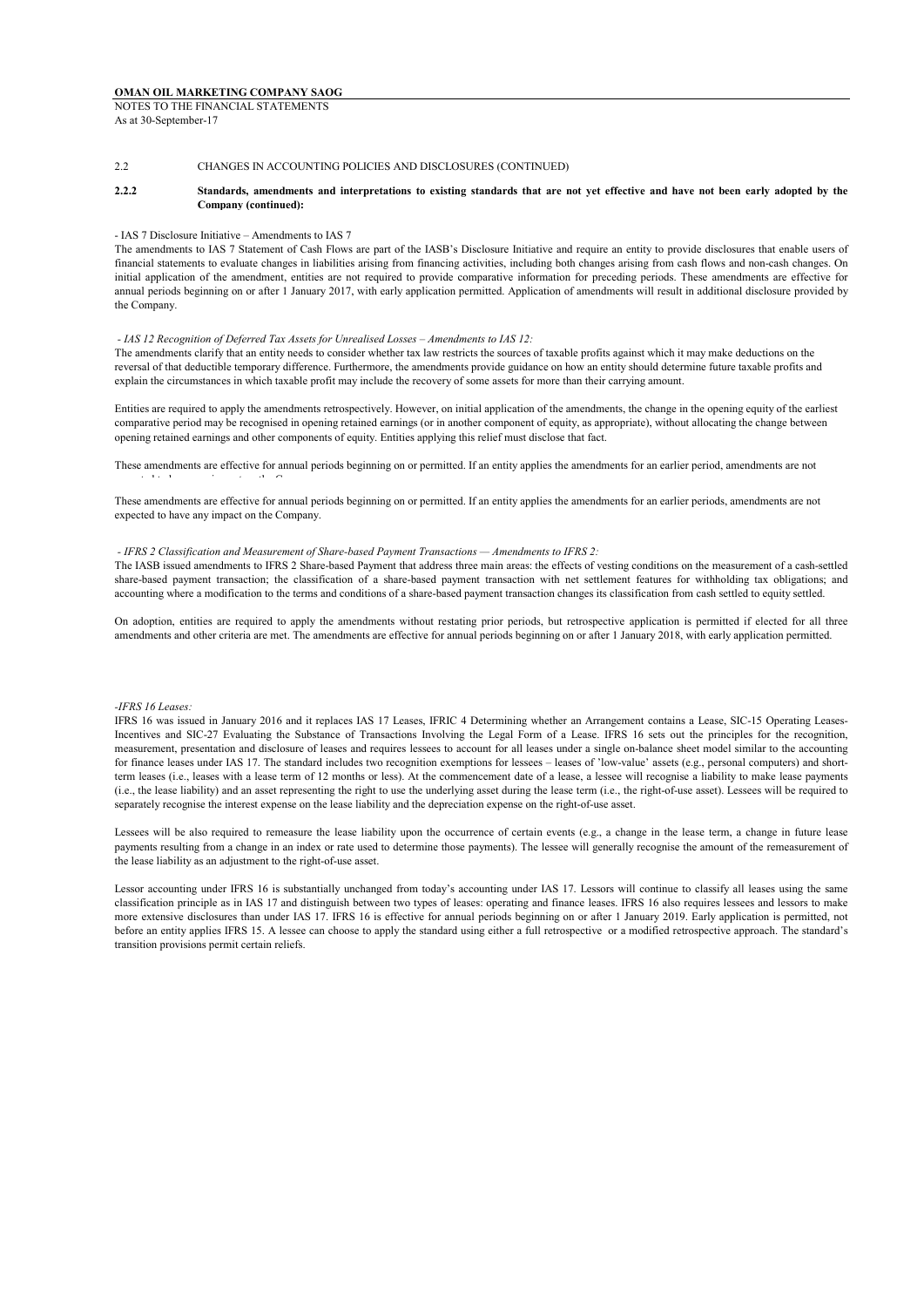## **OMAN OIL MARKETING COMPANY SAOG** NOTES TO THE FINANCIAL STATEMENTS

As at 30-September-17

## **2 SUMMARY OF SIGNIFICANT ACCOUNTING POLICIES**

### **2.3 PROPERTY, PLANT AND EQUIPMENT**

Property, plant and equipment are stated at cost less accumulated depreciation and impairment losses. Where an item of property, plant and equipment comprises major components having different useful lives, they are accounted as separate items of property, plant and equipment.

Expenditure incurred to replace a component of an item of property, plant and equipment that is accounted for separately, including major inspection and overhaul expenditure, is capitalised and amortised. Subsequent expenditure is capitalised only when it increases the future economic benefits embodied in the item of property, plant and equipment and can be measured reliably. All other expenditure is recognised in the profit or loss as an expense when incurred.

The cost of the property, plant and equipment is written down to residual value in equal instalments over the estimated useful lives of the assets. The estimated useful lives are:

| Years      |
|------------|
| 10 to 20   |
| 5 to 25    |
| $4$ to $8$ |
|            |

Capital work-in-progress are carried at cost less any recognised impairment loss and is not depreciated until it is transferred into one of the asset categories, which occurs when the asset is ready for use.

The assets' residual values and useful lives are reviewed, and adjusted if appropriate, at the end of each reporting period. Where the carrying amount of an asset is greater than its estimated recoverable amount, it is written down immediately to its recoverable amount.

Gains and losses on disposals of property, plant and equipment are determined by comparing the proceeds with the carrying amounts and are taken into account in determining operating profit.

## **2.4 INVESTMENT IN ASSOCIATES AND JOINT VENTURES**

An associate is an entity over which the Company has significant influence. Significant influence is the power to participate in the financial and operating policy decisions of the investee, but is not control or joint control over those policies.

A joint venture is a type of joint arrangement whereby the parties that have joint control of the arrangement have rights to the net assets of the joint venture. Joint control is the contractually agreed sharing of control of an arrangement, which exists only when decisions about the relevant activities require the unanimous consent of the parties sharing control. The considerations made in determining significant influence or joint control are similar to those necessary to determine control over subsidiaries.

The Company's investments in its associate and joint venture are accounted for using the equity method.

Under the equity method, the investment in an associate or a joint venture is initially recognised at cost. The carrying amount of the investment is adjusted to recognise changes in the Company's share of net assets of the associate or joint venture since the acquisition date. Goodwill relating to the associate or joint venture is included in the carrying amount of the investment and is not tested for impairment separately.

The statement of profit or loss reflects the Company's share of the results of operations of the associate or joint venture. Any change in OCI of those investees is presented as part of the Company's OCI. In addition, when there has been a change recognised directly in the equity of the associate or joint venture, the Company recognises its share of any changes, when applicable, in the statement of changes in equity. Unrealised gains and losses resulting from transactions between the Company and the associate or joint venture are eliminated to the extent of the interest in the associate or joint venture.

The aggregate of the Company's share of profit or loss of an associate and a joint venture is shown on the face of the statement of profit or loss outside operating profit and represents profit or loss after tax and non-controlling interests in the subsidiaries of the associate or joint venture.

The financial statements of the associate or joint venture are prepared for the same reporting period as the Company. When necessary, adjustments are made to bring the accounting policies in line with those of the Company.

After application of the equity method, the Company determines whether it is necessary to recognise an impairment loss on its investment in its associate or joint venture. At each reporting date, the Company determines whether there is objective evidence that the investment in the associate or joint venture is impaired. If there is such evidence, the Company calculates the amount of impairment as the difference between the recoverable amount of the associate or joint venture and its carrying value, and then recognises the loss as 'Share of profit of an associate and a joint venture' in the statement of profit or loss.

Upon loss of significant influence over the associate or joint control over the joint venture, the Company measures and recognises any retained investment at its fair value. Any difference between the carrying amount of the associate or joint venture upon loss of significant influence or joint control and the fair value of the retained investment and proceeds from disposal is recognised in profit or loss.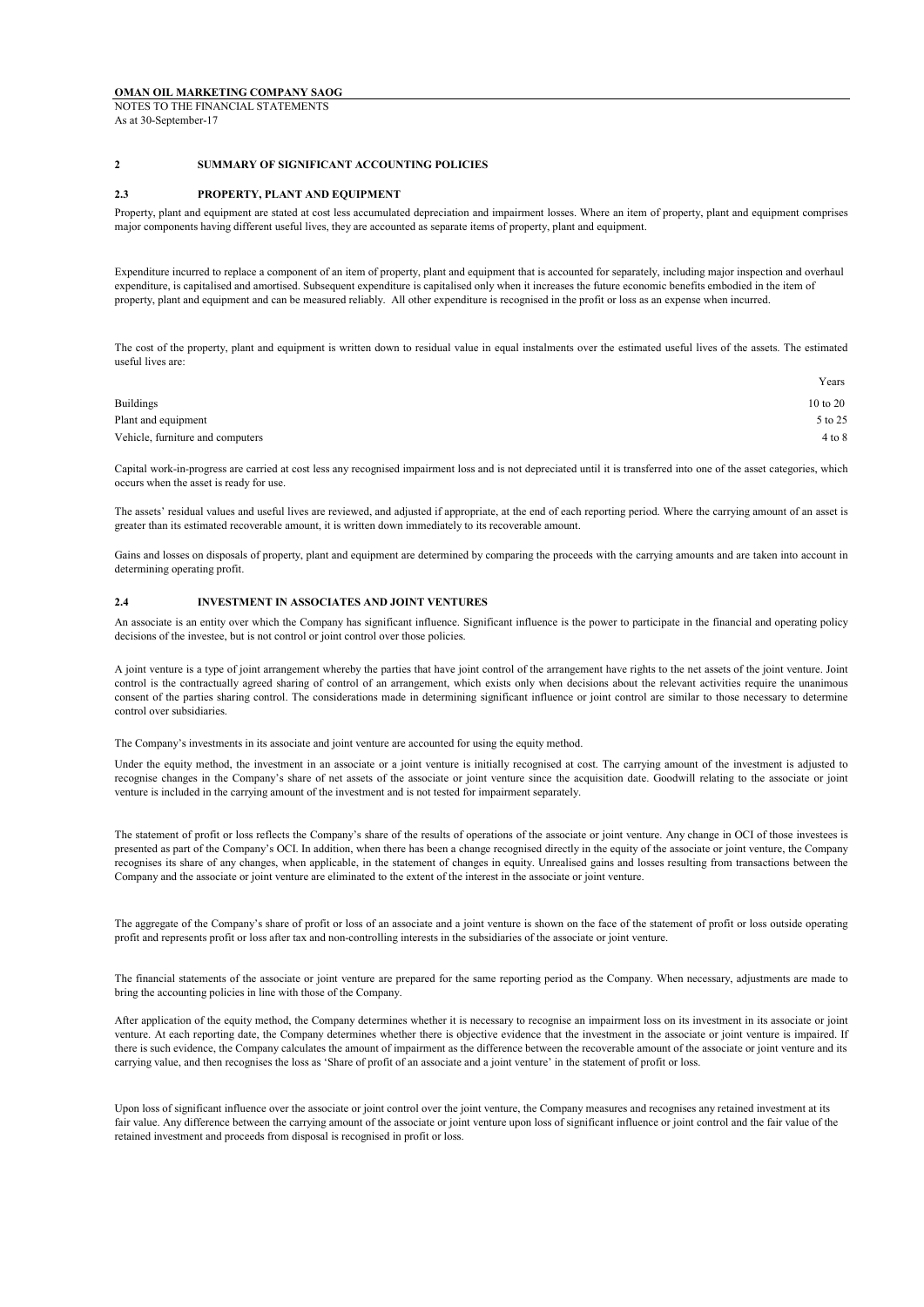As at 30-September-17

## **2 SUMMARY OF SIGNIFICANT ACCOUNTING POLICIES (CONTINUED)**

### **2.5 INVENTORIES**

Inventories are stated at the lower of cost and net realisable value. Costs are those expenses incurred in bringing each product to its present location and condition, and are determined as follows:<br>• Oil and lubricants

: purchase cost on a first-in-first-out basis • Stores and spares : at weighted average cost

Net realisable value is based on estimated selling price, less any further costs expected to be incurred to completion and disposal.

## **2.6 FINANCIAL ASSETS**

The company classifies its financial assets into loans and receivables. The classification depends on the purpose for which the financial assets were acquired. Management determines the classification of its financial assets at initial recognition.

#### *Loans and receivables*

Loans and receivables are non-derivative financial assets with fixed or determinable payments that are not quoted in an active market, other than: (a) those that the entity intends to sell immediately or in the short term, which are classified as held for trading, and those that the entity upon initial recognition designates as at fair value through statement of profit or loss; (b) those that the entity upon initial recognition designates as available for sale; or (c) those for which the holder may not recover substantially all of its initial investment, other than because of credit deterioration.

## **2.7 TRADE AND OTHER RECEIVABLES**

Trade and other receivables are stated net of impairment losses. A provision for impairment of trade receivables is established if there is objective evidence that Company will not be able to collect all amounts due according to the terms of receivables. Significant financial difficulties of the debtor, probability that debtor will enter bankruptcy or financial reorganization, and default or delinquency in payments are considered indicators that the trade receivable is impaired. The amount of the provision is the difference between the asset's carrying amount and the present value of estimated future cash flows, discounted at the effective interest rate. The amount of provision is recognised in the statement of comprehensive income.

## **2.8 CASH AND CASH EQUIVALENTS**

For the purpose of statement of cash flows, cash and cash equivalents include cash on hand and at bank with a maturity of less than three months from the date of placement, net of bank overdrafts, if any.

### **2.9 IMPAIRMENT**

#### *Financial assets*

A financial asset is assessed at each reporting date to determine whether there is any objective evidence that it is impaired. A financial asset is considered to be impaired if objective evidence indicates that one or more events have had a negative effect on the estimated future cash flows of that asset.

An impairment loss in respect of a financial asset measured at amortised cost is calculated as the difference between its carrying amount, and the present value of estimated future cash flows discounted at the original effective interest rate.

Individually significant financial assets are tested for impairment on an individual basis. The remaining financial assets are assessed collectively in groups that share similar credit risk characteristics.

All impairment losses are recognised in the statement of comprehensive income.

An impairment loss is reversed if the reversal can be related objectively to an event occurring after the impairment loss was recognised. For financial assets measured at amortised cost, the reversal is recognised in the statement of comprehensive income.

#### *Non-financial assets*

The carrying amounts of the company's non-financial assets other than inventories are reviewed at each reporting date to determine whether there is any indication of impairment. If any such indications exist, the asset's recoverable amount is estimated.

An impairment loss is recognised if the carrying amount of an asset or cash generating unit exceeds its recoverable amount. The recoverable amount of an asset is the greater of its fair value less costs to sell and value in use. In assessing the value in use, the estimated future cash flows are discounted to their present value using a pre-tax discount rate that reflects current market assessments of the time value of money and the risks specific to the asset.

Impairment losses are recognised in the statement of comprehensive income. Impairment losses recognised in prior periods are assessed at each reporting date for any indications that the loss has decreased or no longer exists. An impairment loss is reversed (other than relating to goodwill) if there has been a change in estimates used to determine the recoverable amount. An impairment loss is reversed only to the extent that the asset's carrying amount does not exceed the carrying amount that would have been determined, net of depreciation or amortisation, if no impairment loss had been recognised.

## **2.10 BORROWINGS**

All loans and borrowings are initially recognised at cost less directly attributable transaction costs.

After initial recognition, interest-bearing loans and borrowings are subsequently measured at amortised cost using the effective interest method. Instalments due within one year at amortised cost are shown as a current liability.

Gains and losses are recognised in net profit or loss when the liabilities are derecognised as well as through the amortisation process. Interest costs are recognised as an expense when incurred except those that qualify for capitalisation.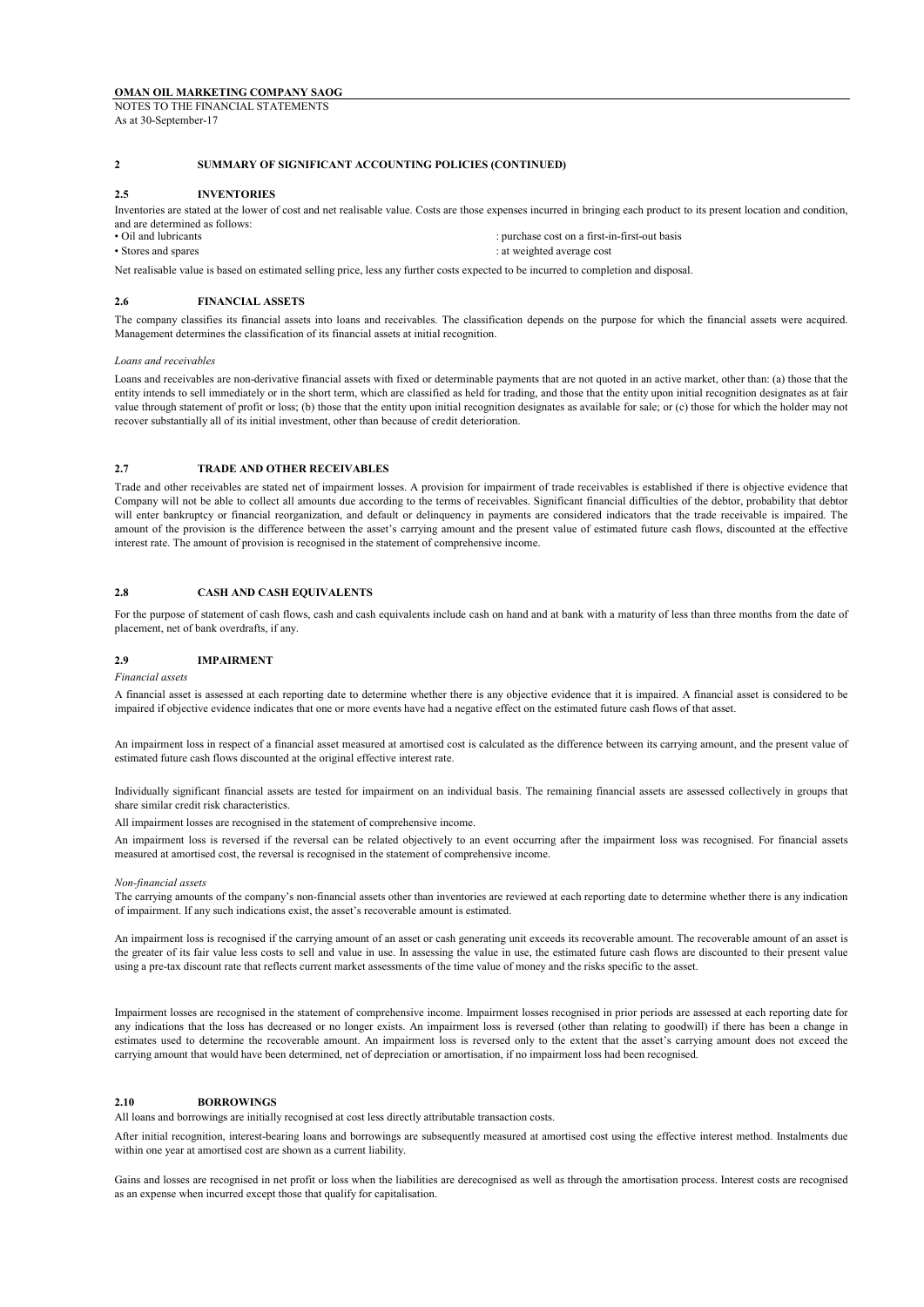As at 30-September-17

## **2 SUMMARY OF SIGNIFICANT ACCOUNTING POLICIES (CONTINUED)**

## **2.11 PROVISIONS**

Provisions are recognised by the Company when there is a legal or constructive obligation as a result of a past event, and it is probable that an outflow of economic benefits will be required to settle the obligation. If the effect is material, provisions are determined by discounting the expected future cash flows at a rate that reflects current market assessments of the time value of money and, where appropriate, the risks specific to the liability. Provisions are measured at the present value of the expenditure expected to be required to settle the obligation using a pre-tax rate that reflects current market assessments of the time value of money and the risks specific to the obligation. The increase in the provision due to passage of time is recognised as interest expense.

## **2.12 TRADE CREDITORS AND OTHER PAYABLES**

Liabilities are recognised for amounts to be paid in the future for goods and services received, whether or not billed to the Company.

## **2.13 SHARE CAPITAL**

Ordinary shares are classified as equity. Incremental costs directly attributable to the issue of new shares are shown in equity as a deduction, net of tax, from the proceeds.

## **2.14 DIVIDEND DISTRIBUTION**

The Board of directors adopts a prudent dividend policy, which complies with regulatory requirements applicable in the Sultanate of Oman. Dividends are distributed in accordance with the Company's Memorandum of Association and are subject to the approval of shareholders. Dividend distribution to the Company's shareholders is recognised as a liability in the company's financial statements only in the period in which the dividends are approved by the Company's shareholders.

## **2.15 SEGMENT REPORTING**

An operating segment is a component of an entity that engages in business activities from which it may earn revenues and incur expenses including revenues and expenses relating to transactions with other components of the same entity, whose operating results are regularly reviewed by the entity's chief operating decision maker to make decisions about resources to be allocated to the segment and assess its performance and for which discrete financial information is available. The accounting policies of the reportable segments are the same as the Company's accounting policies described under note 2. Identification of segments and reporting are disclosed in note 17.

## **2.16 REVENUE**

Revenue from the sale of goods is measured at the fair value of the consideration received or receivable, net of returns and allowances, trade discounts and volume rebates. Revenue is recognised when the significant risks and rewards of ownership have been transferred to the buyer, recovery of the consideration is probable, the associated costs and possible return of goods can be estimated reliably, and there is no continuing management involvement with the goods. The amount of revenue is not considered to be reliably measurable until all contingencies relating to the sale have been resolved.

## **2.17 DIRECTORS' REMUNERATION**

The Directors' remuneration is governed and calculated as set out in the Commercial Companies Law of 1974 and the regulations issued by the Capital Market Authority of Oman.

### **2.18 END OF SERVICE BENEFITS**

End of service benefits are accrued in accordance with the terms of employment of the Company's employees at the reporting date, having regard to the requirements of the Oman Labour Law and its amendments. Employee entitlements to annual leave and leave passage are recognised when they accrue to employees and an accrual is made for the estimated liability arising as a result of services rendered by employees up to the reporting date. These accruals are included in current liabilities, while that relating to end of service benefits is disclosed as a non-current liability.

Contributions to a defined contribution retirement plan and occupational hazard insurance for Omani employees in accordance with the Omani Social Insurances Law of 1991, are recognised as an expense in the statement of comprehensive income as incurred.

### **2.19 FOREIGN CURRENCY**

Foreign currency transactions are translated into functional currency using the exchange rates prevailing at the transaction date. Foreign exchange gains and losses resulting from the settlement of such transactions and from the translation at reporting date exchange rates of monetary assets and liabilities denominated in foreign currencies are recognised in the statement of comprehensive income.

## **2.20 BORROWING COSTS**

Borrowing costs directly attributable to the acquisition, construction or production of an asset that necessarily takes a substantial period of time to get ready for its intended use or sale are capitalised as part of the cost of the asset. All other borrowing costs are expensed in the period in which they occur. Borrowing costs consist of interest and other costs that an entity incurs in connection with the borrowing of funds.

Finance income comprises interest received or receivable on funds invested. Finance income is recognised in the statement of comprehensive income using the effective interest rate method.

## **2.21 LEASES**

Leases in which a significant portion of the risks and rewards of ownership are retained by the lessor are classified as operating leases. Payments made under operating leases are recognised in the statement of comprehensive income on a straight line basis over the term of the lease. Lease incentives received are recognised as an integral part of the total lease expense, over the term of the lease.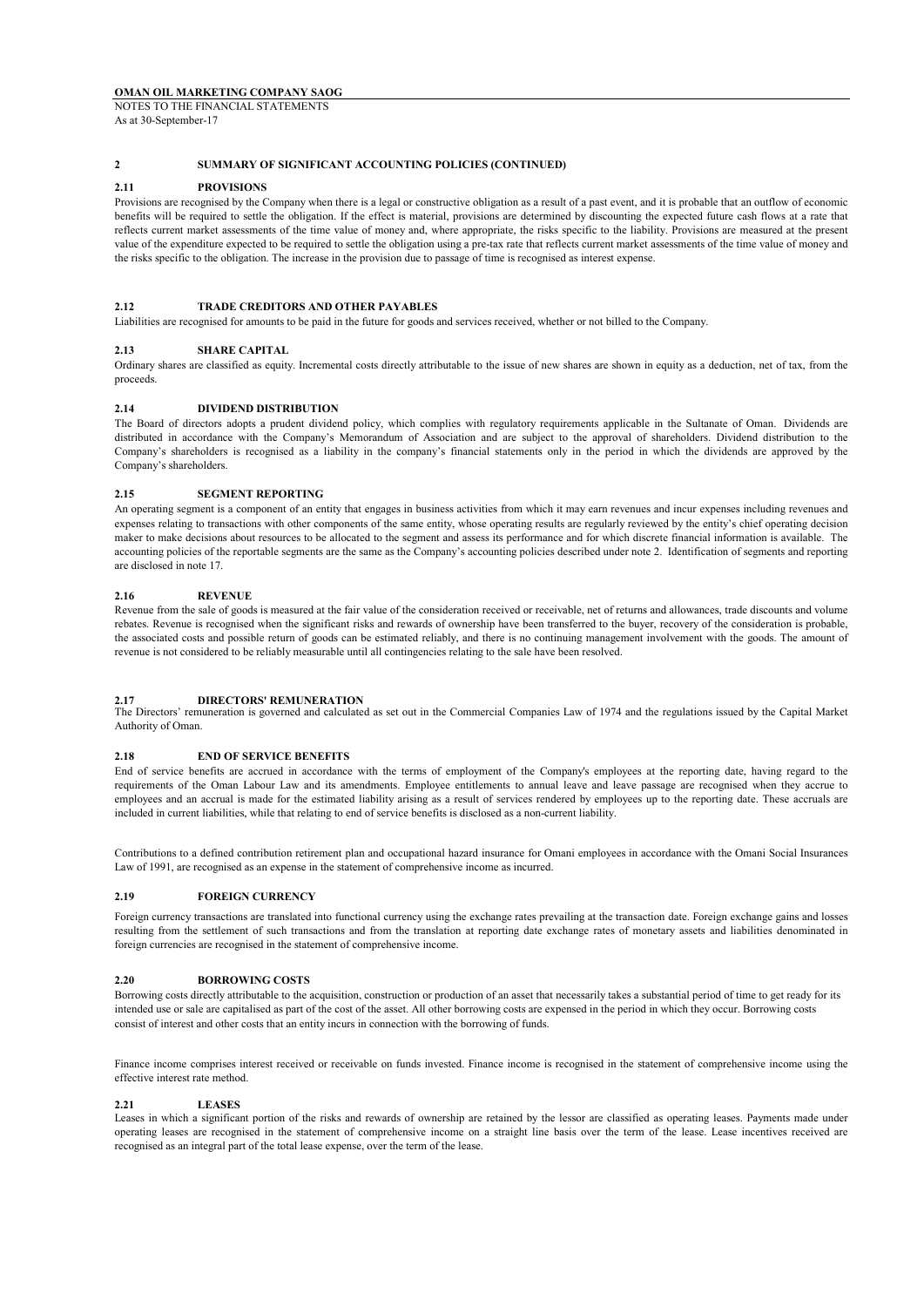### **2 SUMMARY OF SIGNIFICANT ACCOUNTING POLICIES (CONTINUED)**

#### **2.22 INCOME TAX**

#### *Current tax*

Income tax comprises current and deferred tax. Income tax expense is recognised in the statement of comprehensive income except to the extent that it relates to items recognised directly in equity, in which case it is recognised in equity.

Current tax is the expected tax payable on the taxable income for the year, using tax rates enacted or substantially enacted at the reporting date, and any adjustment to tax payable in respect of previous years.

### *Deferred tax*

Deferred tax is calculated using the liability method, providing for temporary differences between the carrying amounts of assets and liabilities for financial reporting purposes and the amounts used for taxation purposes. Deferred tax is measured at the tax rates that are expected to be applied to the temporary difference when they reverse, based on the laws that have been enacted or substantially enacted at the reporting date

A deferred tax asset is recognised only to the extent that it is probable that future taxable profits will be available against which the temporary differences can be utilised. Deferred tax assets are reviewed at each reporting date and are reduced to the extent that it is no longer probable that the related tax benefit will be realised.

Deferred tax assets and liabilities are offset as there is a legally enforceable right to offset these in Oman.

#### **2.23 EARNINGS PER SHARE**

Basic earnings per share is calculated by dividing profit or loss attributable to ordinary equity holders of the company by the weighted average number of ordinary shares outstanding during the year. Diluted earnings per share is calculated by adjusting the basic earnings per share for the effects of all dilutive potential ordinary shares. The company does not have any potentially dilutive shares at the reporting date.

## **2.24 CURRENT VERSUS NON-CURRENT CLASSIFICATION**

The Group presents assets and liabilities in the statement of financial position based on current/non-current classification. An asset is current when it is:

• Expected to be realised or intended to be sold or consumed in the normal operating cycle

- Held primarily for the purpose of trading
- Expected to be realised within twelve months after the reporting period
- Or

• Cash or cash equivalent unless restricted from being exchanged or used to settle a liability for at least twelve months after the reporting period

All other assets are classified as non-current.

A liability is current when:

• It is expected to be settled in the normal operating cycle • It is held primarily for the purpose of trading

• It is due to be settled within twelve months after the reporting period

Or

• There is no unconditional right to defer the settlement of the liability for at least twelve months after the reporting period

The Group classifies all other liabilities as non-current.

Deferred tax assets and liabilities are classified as non-current assets and liabilities.

#### **3 CRITICAL ACCOUNTING ESTIMATES AND JUDGEMENTS**

The preparation of financial statements in conformity with IFRS, requires the use of certain critical accounting estimates. It also requires management to exercise its judgement in the process of applying the company's accounting policies. The company makes estimates and assumptions concerning the future. The resulting accounting estimates will, by definition, seldom equal the related actual results.

Estimates and judgements are continually evaluated and are based on historical experience and other factors, including expectations of future events that are believed to be reasonable under the circumstances. The areas requiring a higher degree of judgement or complexity, or areas where assumptions and estimates are significant to the financial statements are set out below.

### **3.1 Depreciation**

Depreciation is charged so as to allocate the cost of assets over their estimated useful lives. The calculation of useful lives is based on Management's assessment of various factors such as the operating cycles, the maintenance programs, and normal wear and tear using its best estimates.

#### **3.2 Allowance for doubtful debts**

An estimate of the collectible amount of trade receivables is made when collection of the full amount is no longer probable. For individually significant amounts, this estimation is performed on an individual basis. Amounts which are not individually significant, but which are past due, are assessed collectively and a provision applied according to the length of time past due, based on historical recovery rates.

At the reporting date, gross trade receivables were RO 42,838,523 (2015 - RO 29,563,717) and the provision for doubtful debts was RO 1,407,984 (2015 - RO 762,368). Any difference between the amounts actually collected in future periods and the amounts expected will be recognised in the statement of comprehensive income.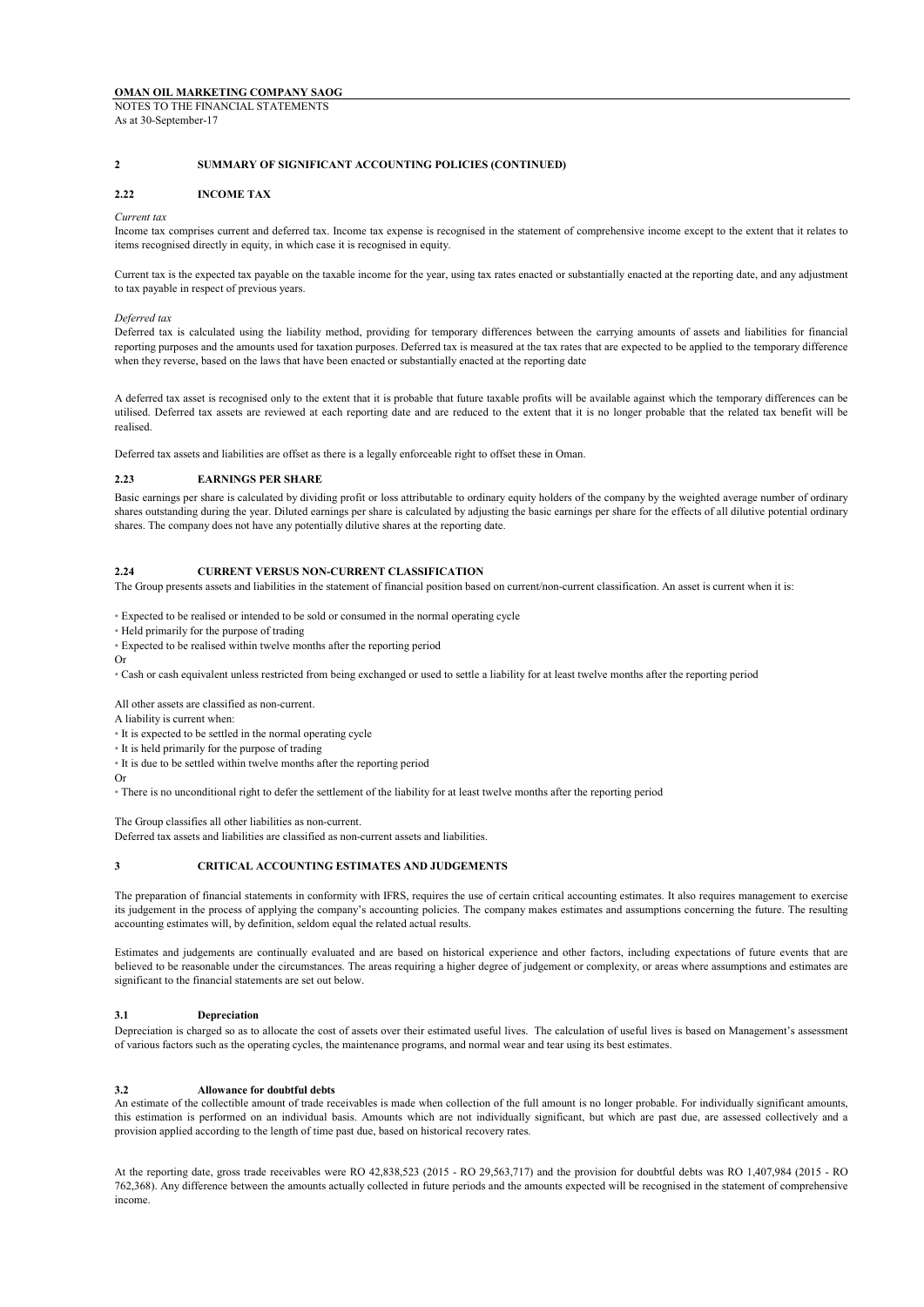NOTES TO THE FINANCIAL STATEMENTS As at 30-September-17

## **3 CRITICAL ACCOUNTING ESTIMATES AND JUDGEMENTS (CONTINUED)**

### **3.3 Allowance for slow moving and obsolete inventory**

Allowance for slow moving and obsolete inventory is based on the Management's assessment of various factors such as the usability, product life cycles, and normal wear and tear using its best estimates.

#### **3.4 Environmental provision**

Environmental provision is made for environmental remediation costs based on environmental contamination assessments made on delivery and storage sites.

### **3.5 Provision for site restoration and abandonment cost**

Provision for site restoration and abandonment cost is based on the Management assessment of various factors such as average cost per filling station for restoration and abandonment, estimated life of filling station and discount rate to be used for discounting the expected cash flows over the estimated life of the filling stations.

### **3.6 Provisions for other costs**

Included in the accrued expenses of the Company are accruals for costs which are currently under discussion with the relevant ministries, customers and a supplier in the Sultanate of Oman. These accruals are based upon the amounts due to be paid to the supplier as per the pricing mechanism communicated by the relevant ministry.

#### **3.7 Investment in an associate**

Management has assessed the level of influence that the Company has on Muscat Gases Company SAOG and determined that it has significant influence, because of the board representation and contractual terms even though the shareholding is below 20%. Accordingly, this investment has been classified as an associate.

### **3.8 Joint arrangement**

The Company holds 50% of the voting rights of its joint arrangement. The company has joint control over this arrangement as under the contractual agreements, unanimous consent is required from all parties to the agreements for all relevant activities.

The Company's joint arrangement is structured as a limited liability company and provides the company and the parties to the agreements with rights to the net assets of the limited company under the arrangements. Therefore, this arrangement is classified as a joint venture.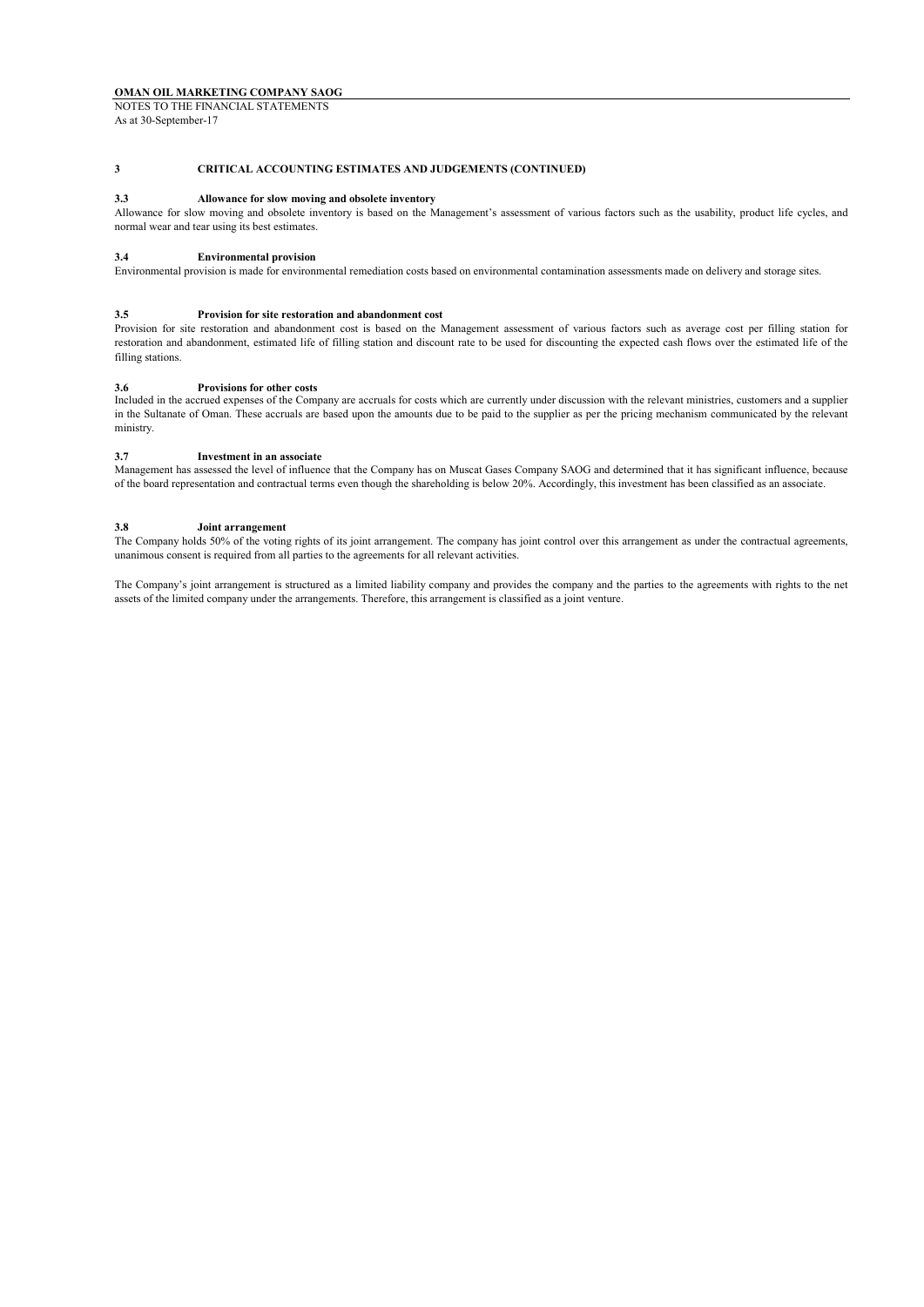## **Notes to the unaudited financial statements**

(*Forming part of the financial statements)*

## **4) Property, Plant and Equipment**



|                                   | <b>Land and buildings</b> | <b>Plant equipment</b><br>and vehicles | <b>Assets under</b><br>construction | <b>Total</b> |
|-----------------------------------|---------------------------|----------------------------------------|-------------------------------------|--------------|
| Cost                              |                           |                                        |                                     |              |
| At 1 January 2016                 | 20,613,145                | 39,556,199                             | 5,384,971                           | 65,554,315   |
| Additions                         |                           |                                        | 6,823,485                           | 6,823,485    |
| Transfers                         | 658,702                   | 1,919,919                              | (2,578,621)                         |              |
| Disposals                         | (7,257)                   | (762, 505)                             |                                     | (769, 762)   |
| As at 30 September 2016           | 21,264,590                | 40,713,613                             | 9,629,835                           | 71,608,038   |
| At 1 January 2017                 | 23,004,576                | 42,569,171                             | 7,065,888                           | 72,639,635   |
| Additions                         |                           |                                        | 2,787,025                           | 2,787,025    |
| Transfers                         | 895,913                   | 4,867,194                              | (5,763,107)                         |              |
| Disposals                         |                           | (779, 133)                             |                                     | (779, 133)   |
| As at 30 September 2017           | 23,900,489                | 46,657,232                             | 4,089,806                           | 74,647,527   |
| Depreciation                      |                           |                                        |                                     |              |
| At 1 January 2016                 | 4,989,986                 | 24,725,289                             |                                     | 29,715,275   |
| Charge for the period             | 698,715                   | 2,654,785                              |                                     | 3,353,500    |
| Derecognition of Site restoration |                           |                                        |                                     |              |
| Disposals                         | (4,301)                   | (643,211)                              |                                     | (647,512)    |
| As at 30 September 2016           | 5,684,400                 | 26,736,863                             |                                     | 32,421,263   |
| At 1 January 2017                 | 5,949,825                 | 26,942,410                             |                                     | 32,892,235   |
| Charge for the period             | 786,323                   | 2,902,974                              |                                     | 3,689,297    |
| Disposals                         |                           | (713, 461)                             |                                     | (713, 461)   |
| Derecognision of Site Restoration |                           |                                        |                                     |              |
| As at 30 September 2017           | 6,736,148                 | 29,131,923                             |                                     | 35,868,071   |
| <b>Carrying amount</b>            |                           |                                        |                                     |              |
| As at 30 September 2016           | 15,580,190                | 13,976,750                             | 9,629,835                           | 39,186,775   |
| As at 30 September 2017           | 17,164,341                | 17,525,309                             | 4,089,806                           | 38,779,456   |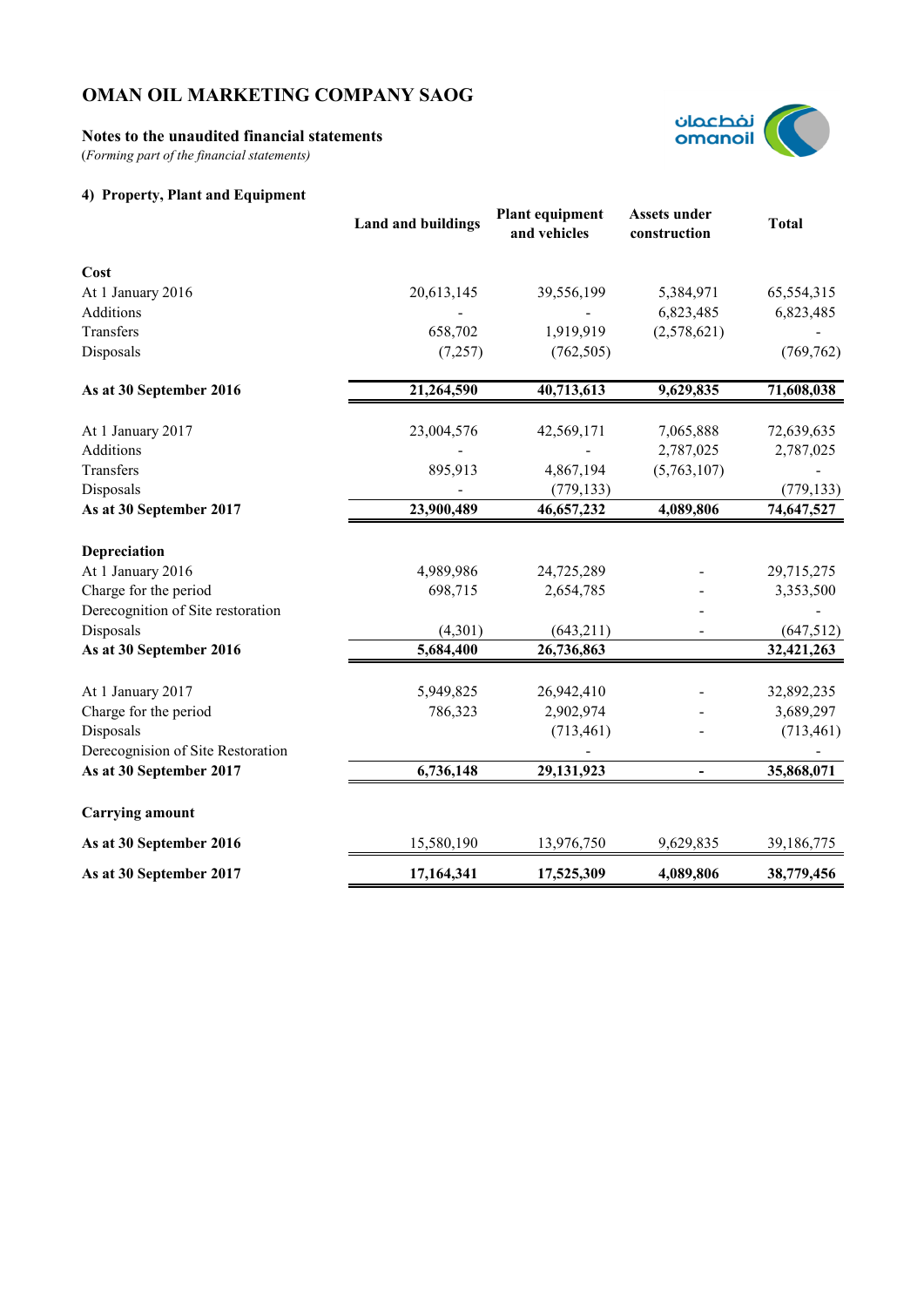**Notes to the unaudited financial statements** (*Forming part of the financial statements)*



## **5) Investment in Joint Venture**

Investment in Joint Venture represents the Company's participation in 50% of the equity interest of Omanoil Matrix Marine Services LLC ("the Joint Venture"), a Company incorporated in Oman on 28 April 2010. The other shareholder of the Joint Venture is Matrix Marine Holding GmbH, a company incorporated in Germany. The objective of the Joint Venture is to sell oil and their by products and supply fuel at the Port of Sohar.

Currently the company has suspended its operation with its joint venture Partner and The Board resolved to liquidate the Investment in M/S OMANOIL MATRIX MARINE SERVICES LLC ('MXO') and authorise the representatives of Oman Oil Marketing Company SAOG, in the board of MXO to complete the liquidation process

Summarised financial information of the Joint Venture at the end of the reporting period is as follows:

|                                                         | $30-Sep-17$<br><b>RO</b> | $30-Sep-16$<br><b>RO</b> |
|---------------------------------------------------------|--------------------------|--------------------------|
| Net assets                                              | 139,170                  | 251,522                  |
| Net carrying value of Investment.                       | 69.585                   | 125,761                  |
| Company's share of (Loss)/Profit from the Joint Venture |                          | (485,000)                |

## **6) Investment in Associate**

## **1.1 Oman Oil Markeing LLC (KSA)**

The Company was awarded with a retail stations operating license by the Ministry of Municipal & Rural Affairs ("MOMRA") in the Kingdom of Saudi Arabia ("KSA") back in October 2015 (Hijri 24/12/1436) and accordingly a separate company; Oman Oil Marketing Company LLC was formed in KSA with a share capital of SAR 10 Million (Equivalents to RO 1,032K) on 15-January 2017 (Hijri 17-04-1438).

## **1.2 Muscat Gas Company SAOG**

This represents a 9.18% non controlling interest in Muscat Gases Company SAOG ("MG"), an Omani Joint Stock Company incorporated in the Sultanate of Oman on 13 November 1989 under a trade license issued by the Ministry of Commerce & Industry which is engaged in manufacturing and selling of various types of industrial and cooking gases.

A representative from OOMCO management has been appointed to the Board of MG with effect from 9th Feb 2013, which deemed to have given the power to participate in the financial and operating policy decisions of MG. Further, the Company intends to hold this investment for an indefinite period of time. The above qualifies MG investment to be an Associate.

Summarised financial information of the Investment in Associate at the end of the reporting period is as follows:

|                                                | 30-Sep-17   | 30-Sep-16   |
|------------------------------------------------|-------------|-------------|
|                                                | <b>RO</b>   | <b>RO</b>   |
| Total assets                                   | 10,602,929  | 10,977,861  |
| Total liabilities                              | (2,362,732) | (1,886,493) |
| Net assets                                     | 8,240,197   | 9,091,368   |
| Company's share in Net assets of the Associate | 756,203     | 834,315     |
| Company's Carrying Value of Investment         | 2,446,179   | 2,463,773   |
| Share of profit from Associate                 | 36,926      | 67,438      |
| Dividend Received                              | (82, 595)   | (96,360)    |
| Impairment on Investment                       | (760, 731)  |             |
| Carrying value of Investment in Associate      | 1,639,779   | 2,434,851   |
| Income                                         | 4,656,464   | 7,039,374   |
| Expense                                        | (4,254,221) | (6,304,755) |
| Profit of Associate for the period             | 402,243     | 734,619     |
| Company's share in profit of the Associate     | 36,926      | 67,438      |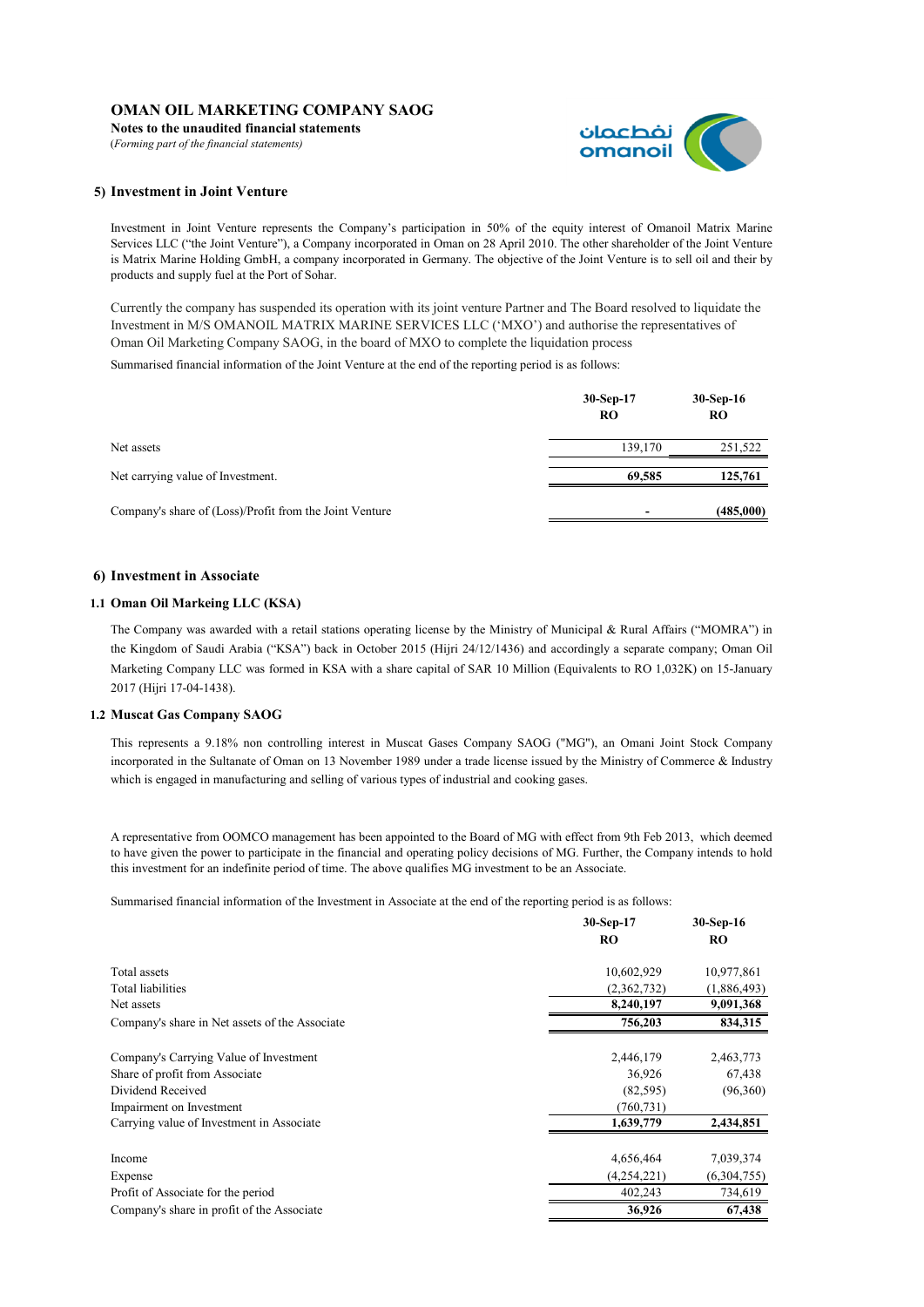**Notes to the unaudited financial statements** (*Forming part of the financial statements)*



**30-Sep-17 30-Sep-16**

## **6) Investment in Associate -Continue**

## **1.3 Lubchem International Industry LLC**

This represents a 40% non controlling interest in Lubchem International Industry LLC "LII". The Company is incorporated in the Emarat of Ras Al Khaima - UAE on 19th November 2009 under a trade license issued by RAK Investment Authority (RAKIA) – Government of Ras-Al-Khaimah, which is engaged in lubricant and grease manufacturing and chemical blending.

Two representative from OOMCO management have been appointed to the Board of "LII", which deemed to have given the power to participate in the financial and operating policy decisions of "LII". Further, the Company intends to hold this investment for an indefinite period of time and above qualifies "LII" investment to be recognised as an Associate.

|                                                          | 30-Sep-17 | 30-Sep-16 |
|----------------------------------------------------------|-----------|-----------|
|                                                          | <b>RO</b> | <b>RO</b> |
| Company's Cost of Investment                             | 632,213   | 615,719   |
| Shareholder Loans reclassified (Pending Share Allotment) | ۰         |           |
| Share of loss from Associate                             | (14, 840) | (34,371)  |
| Carrying value of Investment in Associate                | 617,373   | 581,348   |
| Income                                                   |           |           |
| Expense                                                  |           |           |
| Income/(Loss) from the Associate for the period          | (37,100)  | (85,930)  |
| Company's share in loss of the Associate                 | (14, 840) | (34, 371) |

## **7) Inventories**

|                                                        | $30-Sep-17$<br><b>RO</b> | $30-Sep-16$ |
|--------------------------------------------------------|--------------------------|-------------|
|                                                        |                          | <b>RO</b>   |
| Oil and lubricants                                     | 7,700,120                | 6,504,627   |
| Stores and spares                                      | 7.498                    | 7.498       |
| Less: allowance for slow moving and obsolete inventory | (574.216)                | (260,000)   |
|                                                        | 7,133,402                | 6,252,125   |

## **8) Trade and other receivables**

| Trade receivables                          | 51,629,489  | 43,965,611  |
|--------------------------------------------|-------------|-------------|
| Less: allowance for impaired debts         | (2,026,390) | (1,329,107) |
|                                            | 49,603,099  | 42,636,504  |
| Amounts due from related parties (Note-18) | 3,183,737   | 2,805,660   |
| Other receivables                          | 4,893,088   | 2,761,377   |
| Prepaid expenses                           | 1,069,055   | 1,428,180   |
|                                            | 58,748,979  | 49,631,721  |

## **9) Cash and cash equivalents**

|                                                              | $30-Sep-17$  | $30-Sep-16$ |
|--------------------------------------------------------------|--------------|-------------|
|                                                              | RO           | <b>RO</b>   |
| Cash in hand                                                 | 46,575       | 76,543      |
| Cash at bank                                                 | 35, 341, 762 | 35,595,010  |
|                                                              | 35,388,337   | 35,671,553  |
| Less: Deposits classified under non current assets           |              | (7,000,000) |
| Net cash and cash equivalents for the statement of cash flow | 35,388,337   | 28,671,553  |
|                                                              |              |             |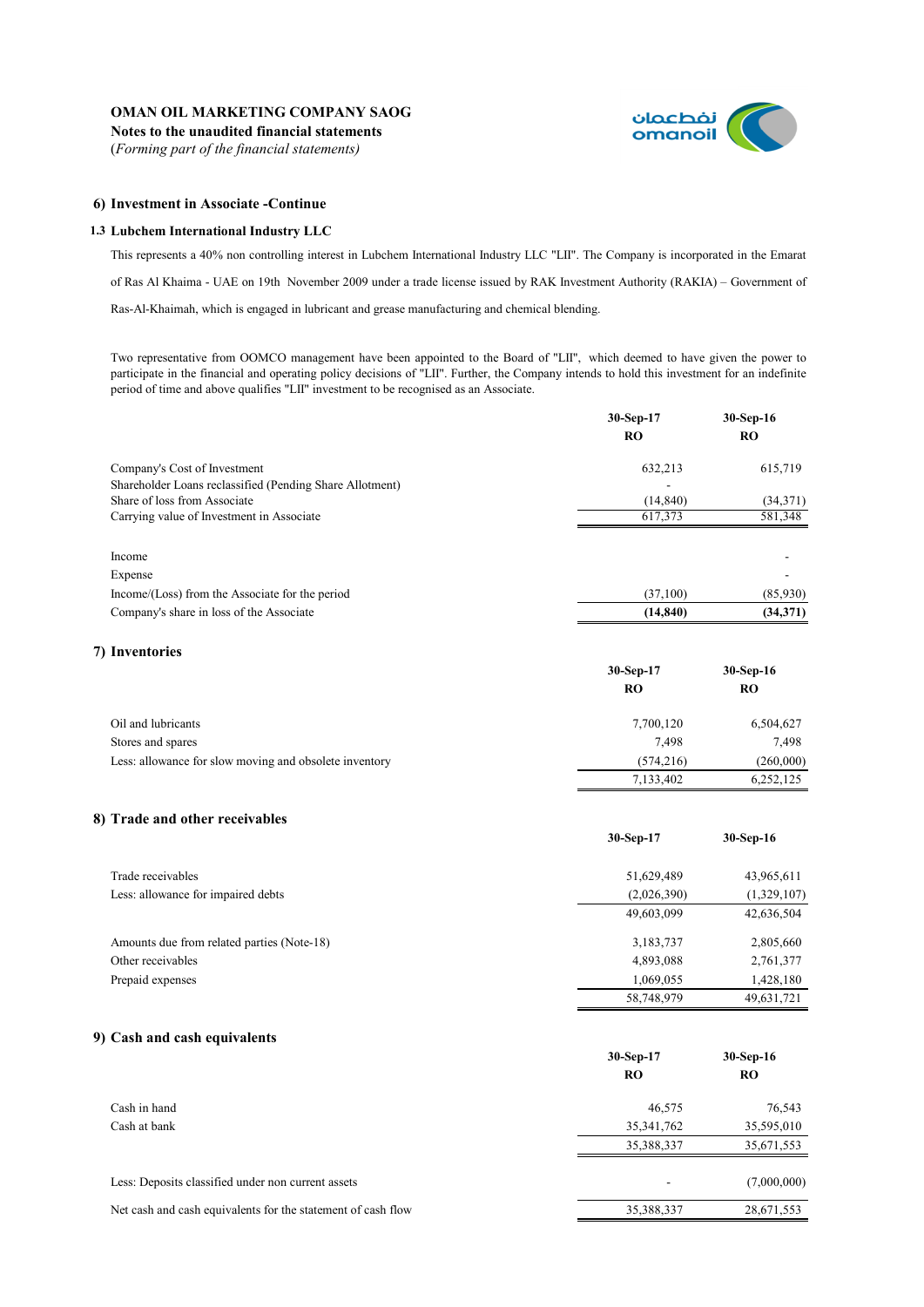**Notes to the unaudited financial statements**

(*Forming part of the financial statements)*



| 10) Share capital                          | <b>Number of shares</b> |             |
|--------------------------------------------|-------------------------|-------------|
|                                            | $30-Sep-17$             | $30-Sep-16$ |
| 3,225,000 Multi-vote shares of RO 0.1 each | 3,225,000               | 3,225,000   |
| 61,275,000 Ordinary shares of RO 0.1 each  | 61,275,000              | 61,275,000  |
|                                            | 64,500,000              | 64,500,000  |
|                                            |                         |             |

Share of the company who own 10% or more of the company's shares, whether in their name or through a nominee account, are as follows;

| Oman Oil Company SAOC – Multi-vote shares     | 3.225,000  | 3,225,000  |
|-----------------------------------------------|------------|------------|
| – Ordinary shares                             | 28.380.000 | 28.380.000 |
| Civil Services Pension Fund – Ordinary shares | 8.352.027  | 8,352,027  |
|                                               | 39,957,027 | 39,957,027 |

## **11) Legal reserve**

As required by the Commercial Companies Law of the Sultanate of Oman, 10% of the profit of each year is transferred to a legal reserve until the reserve reaches a minimum one-third of the issued share capital. The Company has resolved to discontinue any further transfers to this reserve, as the reserve equals one-third of the issued share capital. This reserve is not available for distribution.

## **12) Employees' end of service benefits**

| Movement in the liability is as follows:                                          | $30-Sep-17$<br>RO              | $30-Sep-16$<br>RO              |
|-----------------------------------------------------------------------------------|--------------------------------|--------------------------------|
| Balance at 1 January<br>Accrued during the period<br>End of service benefits paid | 358,042<br>23,170<br>(96, 757) | 260,379<br>50,402<br>(36, 407) |
| Balance as at Sep                                                                 | 284.455                        | 274,374                        |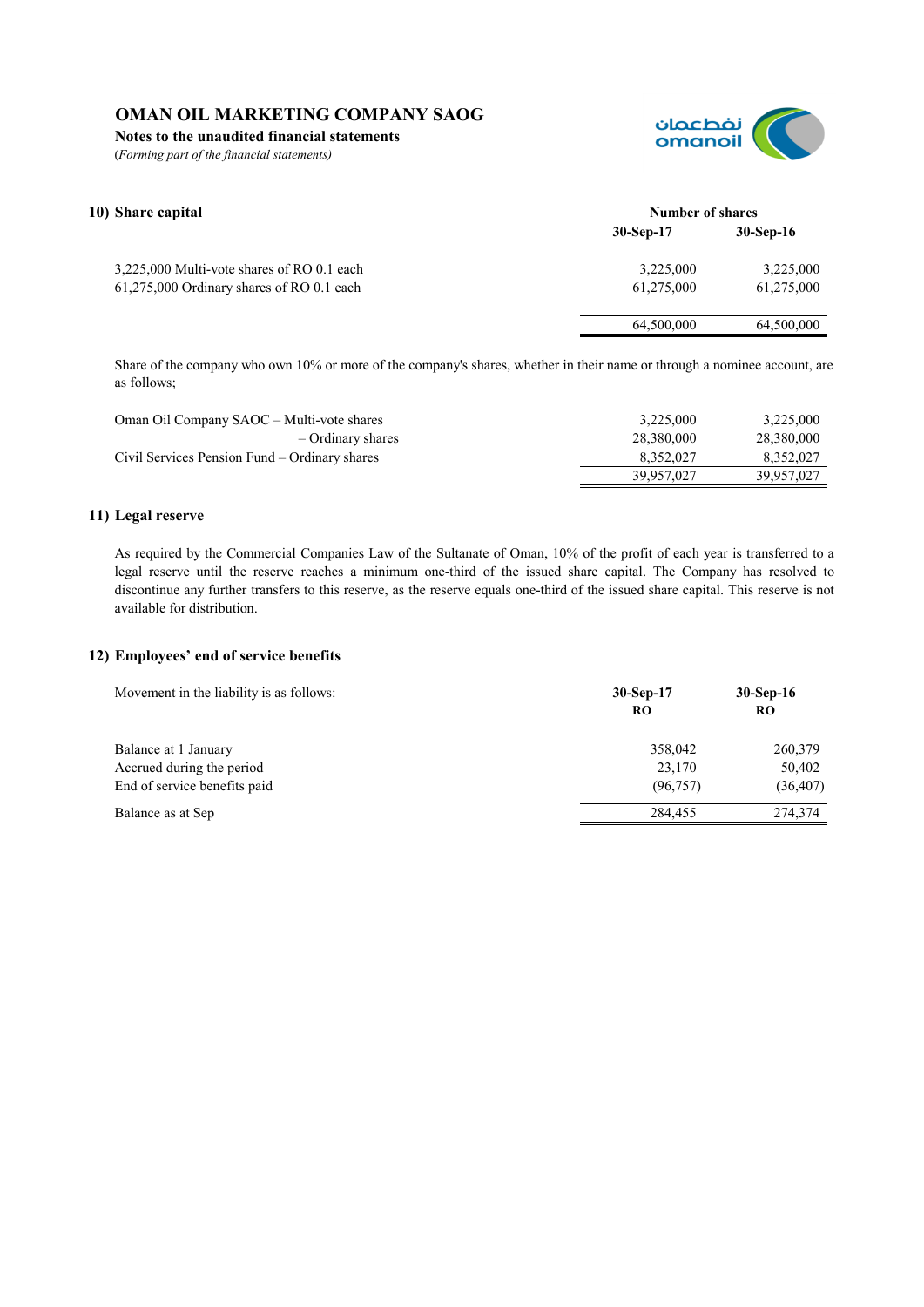**Notes to the unaudited financial statements**

(*Forming part of the financial statements)*



## **13) Trade and other payables**

| . .                               | $30-Sep-17$<br>RO | $30-Sep-16$<br>RO |
|-----------------------------------|-------------------|-------------------|
| Trade payables                    | 1,869,290         | 1,904,181         |
| Due to related parties (Note-18)  | 38,190,006        | 31,944,378        |
| Accrued expenses & others         | 8,652,891         | 8,114,190         |
| Directors' remuneration provision | 132.300           | 132,300           |
|                                   | 48,844,487        | 42,095,049        |

## **14) Bank borrowings**

|                            | 30-Sep-17<br><b>RO</b> | 30-Sep-16<br><b>RO</b> |
|----------------------------|------------------------|------------------------|
| Short Term loan            | 20,000,000             | 20,000,000             |
| Term loan                  |                        | 6,766,903              |
| Term loan I                | 4,481,439              |                        |
|                            | 24,481,439             | 26,766,903             |
| <b>Current portion</b>     |                        |                        |
| Short Term loan            | 20,000,000             | 20,000,000             |
| Term loan I                | 1,734,750              | 2,615,893              |
|                            | 21,734,750             | 22,615,893             |
| <b>Non-current portion</b> |                        |                        |
| Term loan I                |                        |                        |
| Term loan                  | 2,746,689              | 4,151,010              |
|                            | 2,746,689              | 4,151,010              |

## **Short term Loans -**

The Short term loan is repayable within one year of the balance sheet date. The loan is unsecured and carried interest at current market rates.

## **Long term Loans -**

The long term loan is unsecured and carries interest at commercial rates.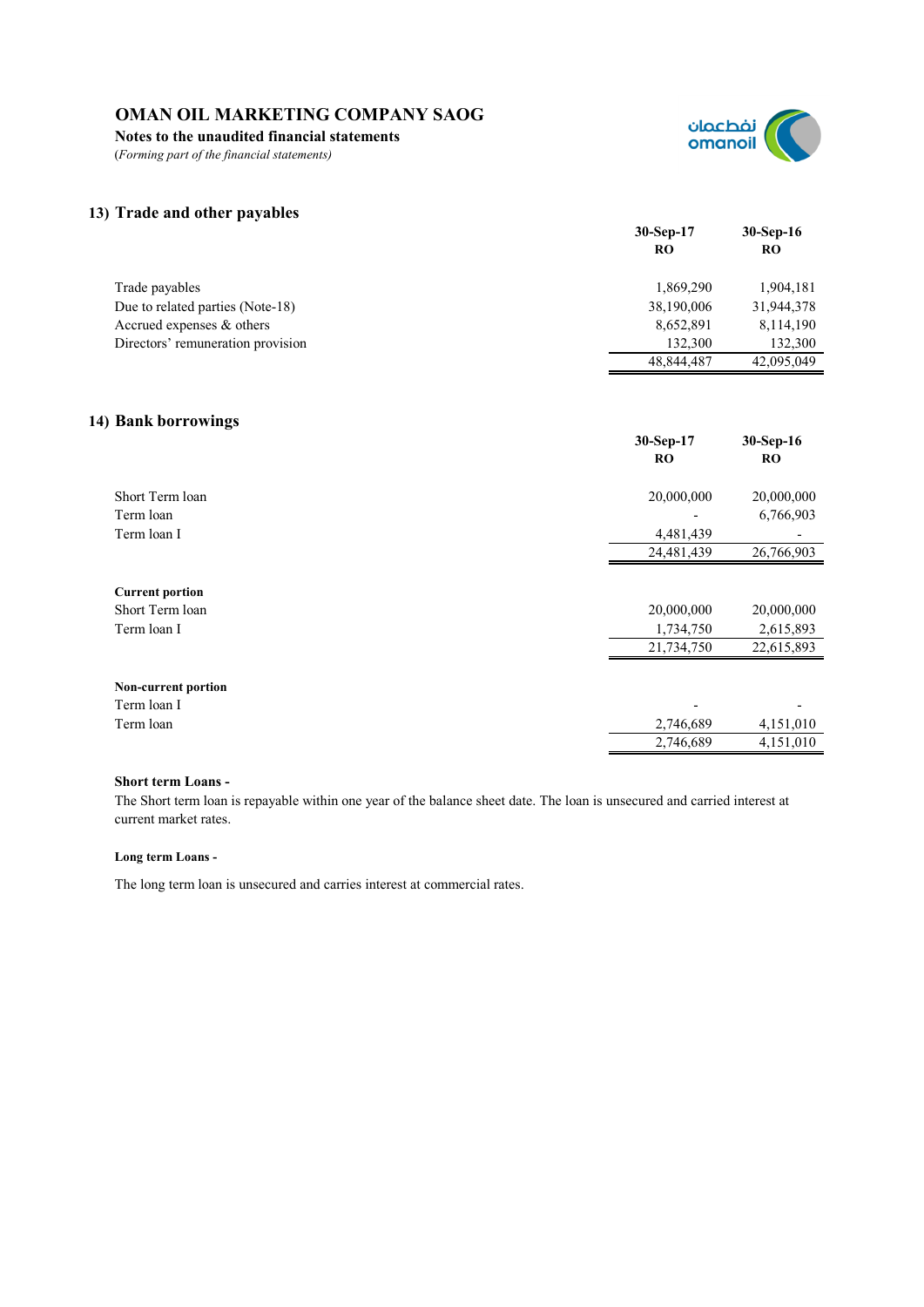**Notes to the unaudited financial statements**

(*Forming part of the financial statements)*



## **15) Income tax**

|                                                                           | 30-Sep-17 | $30-Sep-16$ |
|---------------------------------------------------------------------------|-----------|-------------|
|                                                                           | <b>RO</b> | <b>RO</b>   |
| <b>Current liability:</b>                                                 |           |             |
| Current period                                                            | 1,489,539 | 1,031,472   |
| Prior years                                                               | 50,196    | 62,896      |
|                                                                           | 1,539,735 | 1,094,368   |
| <b>Comprehensive Income Statement</b>                                     |           |             |
| Current period                                                            | 1,239,690 | 1,031,469   |
| Deferred tax relating to origination and reversal of temporary difference | 250,000   |             |
|                                                                           | 1,489,690 | 1,031,469   |
| Deferred tax asset:                                                       |           |             |
| At 1 January                                                              | 306,138   | 213,911     |
| Balance as at Sep                                                         | 306,138   | 213,911     |
|                                                                           |           |             |
| The deferred tax asset comprises the following differences                |           |             |
| Provision and other charges                                               | 303,312   | 235,301     |
| Property and other equipment                                              | 2,826     | (21,390)    |
|                                                                           | 306,138   | 213,911     |

The Company is subject to income tax in accordance with the income tax law of the Sultanate of Oman at the enacted tax rate of 15%  $(2016:12\%)$ 

## **16) Environmental provision**

| Movement in the provision is as follows:           | $30-Sep-17$<br>RO                   | $30-Sep-16$<br><b>RO</b> |
|----------------------------------------------------|-------------------------------------|--------------------------|
| Balance at 1 January<br>Utilized during the period | 300,245<br>$\overline{\phantom{0}}$ | 318,845<br>-             |
| Balance as at Sep                                  | 300,245                             | 318,845                  |

The Company provides for environmental remediation costs based on environmental contamination assessments made on its delivery and storage sites

## **17) Net finance income**

|                   | $30-Sep-17$ | $30-Sep-16$<br>RO |
|-------------------|-------------|-------------------|
|                   | <b>RO</b>   |                   |
| Interest income   | 586,706     | 523,317           |
| Interest expenses | (441, 164)  | (498,660)         |
|                   | 145.542     | 24,657            |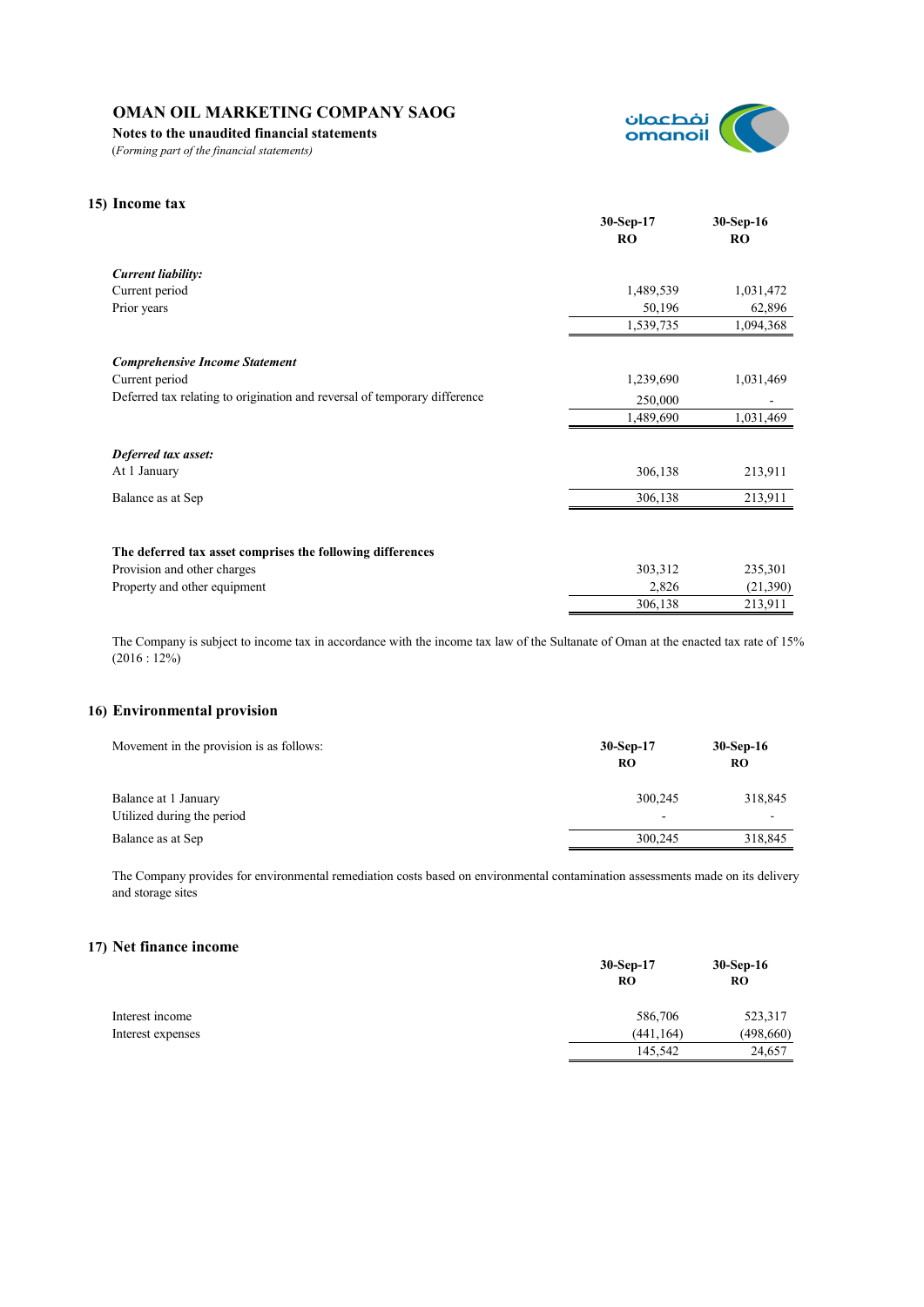**Notes to the unaudited financial statements** (*Forming part of the financial statements)*



## **18) Related party transactions**

Related parties comprise the shareholders, directors and business entities in which they have the ability to control or exercise significant influence in financial and operating decisions.

The Company has entered into transactions with entities over which certain Directors are able to exercise significant influence. In the normal course of business, the Company provides services on commercial terms to related parties and avails services from related parties. The Directors believe that the terms of providing and receiving such services are comparable with those that could be obtained from third parties.

The volumes of significant related party transactions during the year and with parties with a shareholding of 10% or more in the Company and / or related to Directors, were as follows:

|                                                         | 30-Sep-17   | $30-Sep-16$ |
|---------------------------------------------------------|-------------|-------------|
| <b>Balance as at 30-September</b>                       |             |             |
| Fuel sales to filling stations owned by directors       | 3,843,216   | 8,792,394   |
| Fuel sales to commercial customers related to directors | 8,802,491   | 9,498,568   |
| Fuel sales to Joint Venture                             |             | 280,579     |
| Costs                                                   |             |             |
| Fuel Purchases from related parties                     | 342,430,106 | 277,920,827 |
| Brand royalty                                           | 333,040     | 275,381     |
| Remuneration to directors - Provision                   | 132,300     | 132,300     |
| Directors' sitting fees                                 | 19,900      | 32,500      |
| Net interest paid to related parties                    | 95,925      | 38,835      |
| <b>Balances</b>                                         |             |             |
| <b>Bank</b> balances                                    | 2,635,065   | 1,053,390   |
| Due from related parties (Note 8)                       | 3,183,737   | 2,805,660   |
| Due to related parties (Note 13)                        | 38,190,006  | 31,944,378  |
|                                                         |             |             |

## **19) Staff cost**

|                                | $30-Sep-17$<br>RO | $30-Sep-16$<br><b>RO</b> |
|--------------------------------|-------------------|--------------------------|
| Wages, salaries and allowances | 4,723,136         | 4,504,328                |
| End of service benefits        | 23,170            | 50,402                   |
| Social security costs          | 256,438           | 252,262                  |
| Other employee benefits        | 216,344           | 268,212                  |
|                                | 5,219,088         | 5,075,204                |